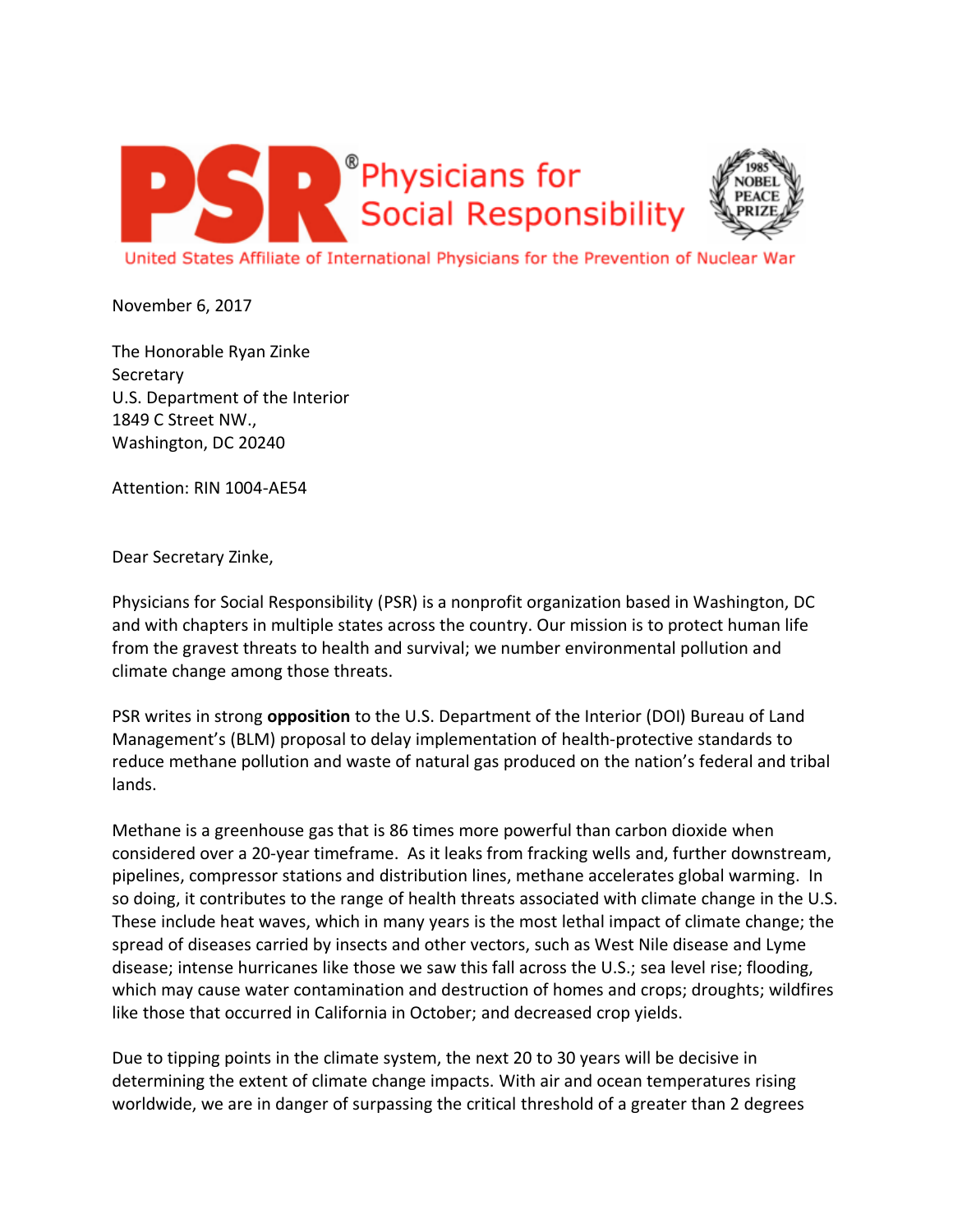Celsius temperature increase. Once that happens, a cascade of harmful effects is anticipated that would inflict irreversible harm. Delaying or weakening methane protections will weaken the U.S.'s ability to control our climate emissions in the timeframe necessary to avoid the worst impacts of climate change.

In addition to the impacts of methane on the climate, natural gas leaks expose nearby communities to toxic chemicals associated with dangerous health impacts such as respiratory disease and congenital heart defects. We flag in particular the release into the atmosphere of Volatile Organic Compounds (VOCs) and air toxics. VOC's emitted from oil and gas operations include carcinogens such as benzene and formaldehyde; toluene, associated with mental disabilities and abnormal growth in children, as well as damage to the kidney, liver, and immune and reproductive systems; and xylene, which can affect the nervous system, kidneys, lungs and heart. VOC's also contribute to ground-level ozone, a pollutant that can reduce lung function and worsen bronchitis, emphysema and asthma.

Peer-reviewed scientific research on the health effects of fracking for natural gas and oil now demonstrates not only health *risks* from fracking, but associations between proximity to fracking and poor health *outcomes*. Proximity to fracking operations is associated with congenital heart defects, increased risk of high-risk pregnancy and premature birth, worsening asthma, and increased rates of hospitalization for cardiac, neurological and cancer-related problems. We cite here four recent studies, published in respected professional journals, that document those associations:

- A July 2016 study, published in the prestigious Journal of the American Medical Association, identified a statistical association between progressively worsening asthma symptoms and the patient's proximity to natural gas fracking operations.<sup>1</sup>
- A March 2016 study found that expectant mothers living in the most active fracking areas were at greater risk of having a high-risk pregnancy, and 40 percent more likely to give birth prematurely.<sup>2</sup> Preterm birth and low birth weight are leading causes of infant death in the U.S.
- A 2015 study by University of Pennsylvania and Columbia University researchers published in the journal *PLoS One* found that residing near gas or oil fracking sites in Pennsylvania was associated with increased rates of hospitalization for cardiac, neurological, urological, cancer-related, and skin-related problems. This study compared outcomes in counties with gas and oil wells against a control county where there were no wells; in the communities with the most wells, the rate of cardiac hospitalizations was 27 percent higher than in the control county.<sup>3</sup>

[USA."](https://www.ncbi.nlm.nih.gov/pmc/articles/PMC4738074/) Epidemiology, Volume 27, Issue 2. March 2016.

 $\overline{\phantom{a}}$ 

<sup>1</sup> Rasmussen, SG, et al (September 2016). Association Between Unconventional Natural Gas Development in the Marcellus Shale and Asthma Exacerbations. Journal of the American Medical Association. JAMA Intern Med. 2016;176(9):1334-1343. doi:10.1001/jamainternmed.2016.2436

<sup>2</sup> Casey J.A. et al. ["Unconventional Natural Gas Development and Birth Outcomes in Pennsylvania,](https://www.ncbi.nlm.nih.gov/pmc/articles/PMC4738074/) 

<sup>3</sup> Jemielita T. et al, 2015. Unconventional gas and oil drilling is associated with increased hospital utilization rates. PLoS ONE 10, e0131093. doi: 10.1371/journal. Pone.131093.